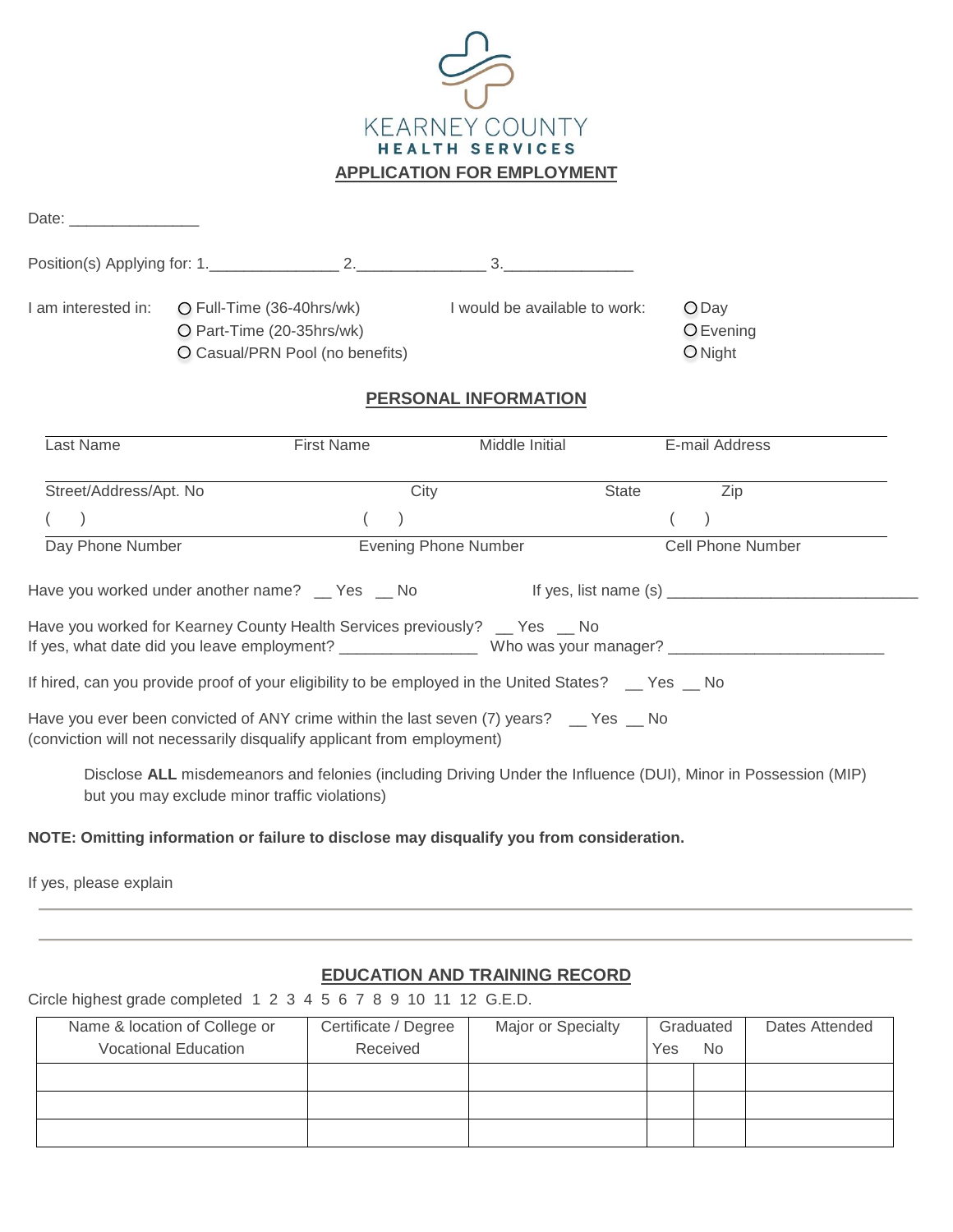# **PROFESSIONAL LICENSES, REGISTRATIONS AND/OR CERTIFICATIONS (RN, LPN, CNA, ARRT, ASCP, ETC.)**

| Profession: _________________________                                            |  |
|----------------------------------------------------------------------------------|--|
| License / Certification / Registration Type: ___________________________________ |  |
| License / Certification / Registration Number: _________________________________ |  |
| State Issued: _____________________________                                      |  |
|                                                                                  |  |

Has your professional license (in any state) ever been on probation, suspended, revoked, or limited in any way? \_\_ Yes \_\_ No If yes, give reason \_

## **HOW WERE YOU REFERRED TO KEARNEY COUNTY HEALTH SERVICES?**

 Employee referral – Name of employee: \_\_\_\_\_\_\_\_\_\_\_\_\_\_\_\_\_\_ Internet – List site \_\_\_\_\_\_\_\_\_\_\_\_\_\_\_\_\_\_\_\_\_\_ O Minden Newspaper **Job Fair – List location** O Kearney Newspaper School and The School and The School and The School and The School and The School and The School and The School and The School and The School and The School and The School and The School and The School O Hastings Newspaper Newsale All Annual Communication Communication Communication Communication Communication Communication Communication Communication Communication Communication Communication Communication Communication ONE Workforce Development **Other COME** Other

- 
- 
- 
- 

# **EMPLOYMENT RECORD**

List your present or most recent employer **FIRST**. Include U.S. Armed Forces experience. **Account for ALL the time during the past 7 years including period of unemployment. Include any unpaid work experience.** (Attach additional pages as needed.) Omit reasons for leaving if for reasons of health or disability.

Resumes are acceptable but may **NOT** be substituted for the following information.

|  | Full-Time Part-Time | Employed |                          |                                                       |
|--|---------------------|----------|--------------------------|-------------------------------------------------------|
|  |                     |          | From: Mo. Yr.<br>To: Mo. | Yr.                                                   |
|  |                     | Salary   |                          |                                                       |
|  |                     | Start:   |                          |                                                       |
|  |                     | End:     |                          |                                                       |
|  |                     |          | $-$ Yes $-$ No           | May we contact employer?<br>If no, why? $\frac{1}{2}$ |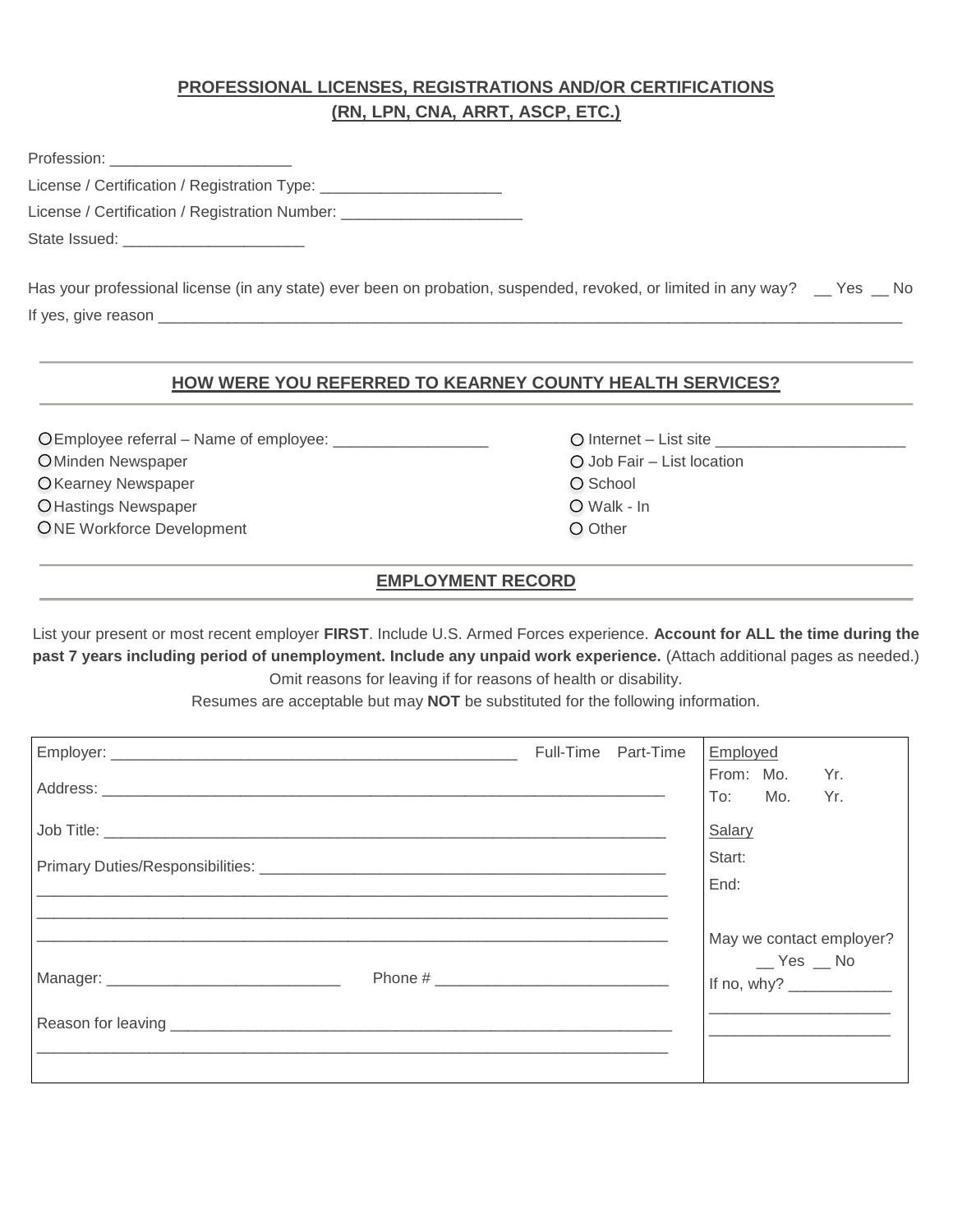|                                                                                                                  | Full-Time Part-Time |           | Employed                        |            |                                                                                                                                          |
|------------------------------------------------------------------------------------------------------------------|---------------------|-----------|---------------------------------|------------|------------------------------------------------------------------------------------------------------------------------------------------|
|                                                                                                                  |                     |           | From:<br>To:                    | Mo.<br>Mo. | Yr.<br>Yr.                                                                                                                               |
|                                                                                                                  |                     |           | Salary<br>Start:<br>End:        |            |                                                                                                                                          |
|                                                                                                                  |                     |           |                                 | $Yes$ Mo   | May we contact employer?<br>If no, why? $\frac{1}{2}$<br>the contract of the contract of the contract of the contract of the contract of |
| and the control of the control of the control of the control of the control of the control of the control of the | Full-Time           | Part-Time | Employed                        |            |                                                                                                                                          |
|                                                                                                                  |                     |           | From:<br>To:                    | Mo.<br>Mo. | Yr.<br>Yr.                                                                                                                               |
|                                                                                                                  |                     |           | <b>Salary</b><br>Start:<br>End: |            |                                                                                                                                          |
|                                                                                                                  |                     |           |                                 | $Yes$ Mo   | May we contact employer?<br>If no, why? $\frac{1}{2}$                                                                                    |
|                                                                                                                  |                     |           |                                 |            |                                                                                                                                          |

# **SKILLS**

Please list any skills and abilities you wish considered. Include skills with equipment or machines you operate, special computer knowledge, laboratory techniques, etc.

# LIST THREE WORK REFERENCES (please do not list relatives)

| <b>Name</b> | <b>Circle One</b>             | <b>Daytime Phone Number</b> |
|-------------|-------------------------------|-----------------------------|
|             | <b>Co-worker / Supervisor</b> |                             |
|             | <b>Co-worker / Supervisor</b> |                             |
| - 3.        | <b>Co-worker / Supervisor</b> |                             |